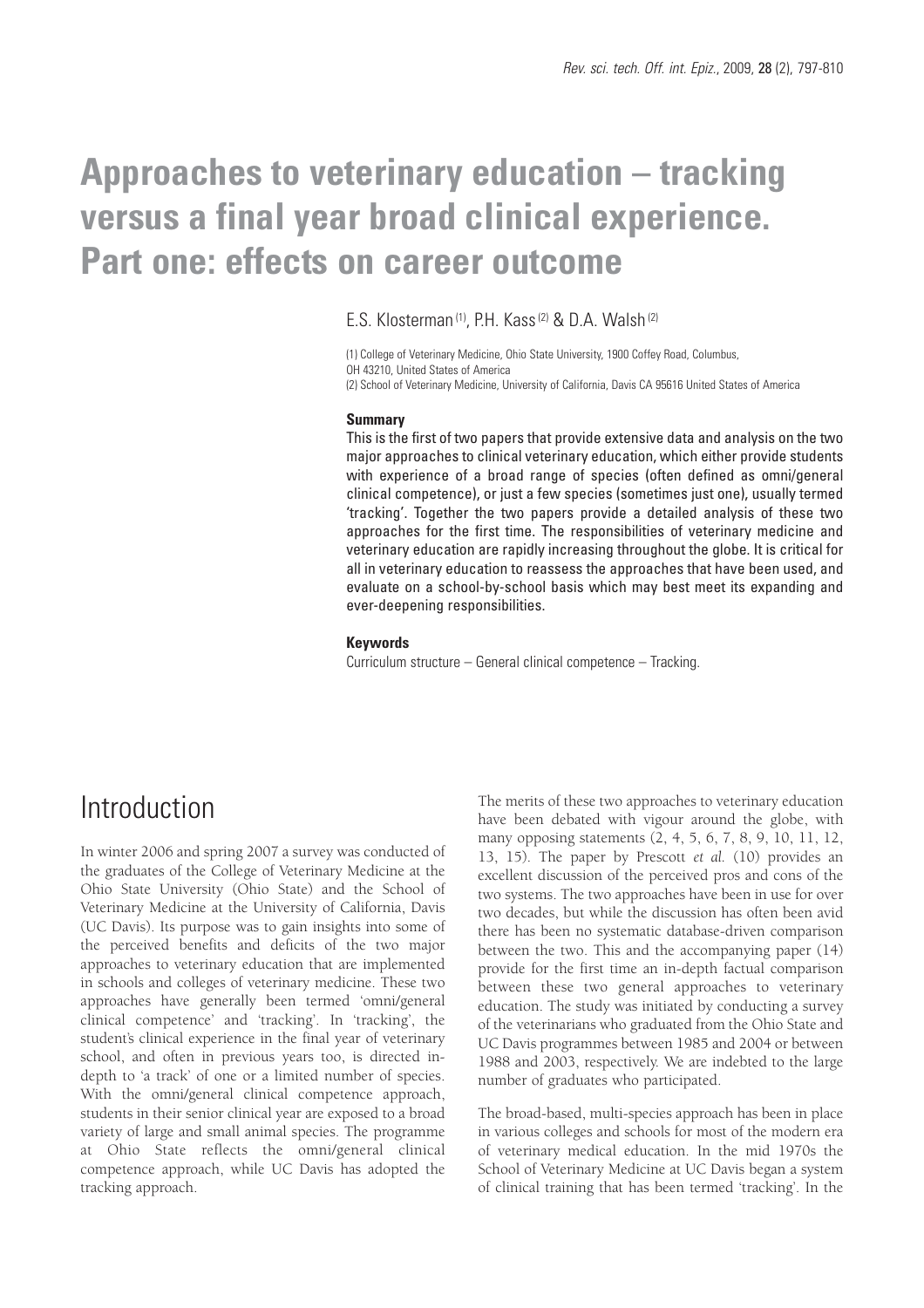tracking curriculum students concentrated their final clinical training on principally the single or multiple species that they intended to work with in practice upon graduation. The details of this are described by Cardinet *et al.* (3). In the initial phase students started this specialisation at the beginning of their final year, this has subsequently evolved, and currently some specialisation occurs as early as the end of the second year of training. Currently, nine clinical tracks are available for selection at UC Davis, as follows:

- equine
- food animal
- large animal (food plus equine)
- equine/small animal
- food animal/small animal
- small animal
- zoological medicine
- individual track (created with approval)
- mixed animal (equine, food animal, small animal).

A fully 'mixed track' is equivalent to an 'omni-competent' experience with all species; however, recently, there has been a significant decrease in the number of students at Davis who have taken the mixed animal track, with now only between 0 and 2 students enrolled in any one year. A major reason why this has occurred is because with a combination of equines, food animals and small animals there is a very intense requirement for preclinical course work. A track-based curriculum is now used in several veterinary colleges around the globe.

Historically, Ohio State has provided a notably less flexible curriculum wherein all students experience the same preclinical courses and the same clinical rotations. The first two pre-clinical years cover body systems and basic sciences (epidemiology, anatomy, histology, cell biology, pathology, infectious disease, radiology, ethics, population medicine, anesthesiology, fluid therapy, principles of surgery and radiology). Before 1992 the third pre-clinical year included didactic classes covering medicine and surgery topics for small animals, food and fibre animals and equids, and laboratory-based training in surgery and medical techniques applicable to all of these species. In 1992 the medicine and surgery classes for small animals, food and fibre animals and equids became elective courses. The material from these medicine and surgery classes which was considered core knowledge for graduate veterinarians was added to the body systems classes in the first two years. The senior year has remained a twelvemonth experience of various required rotations in small animals, food and fibre animals and equids, with no elective or alternative experiences available to students.

The critical question to be addressed is which, if either, of these two approaches to curriculum may best serve veterinary medicine and veterinary education professionals in meeting the responsibilities they have to students, individual communities, individual countries, and the world. These responsibilities are many, and are increasing in both breadth and intensity.

## Materials and methods

An original pre-survey of 13 multiple-part questions was created by the authors (together with the help of a former Davis veterinary student, Lisa St. Clair) and mailed to 59 graduates from the two schools. Thirty responses were obtained, most with extensive comments and questions. Comments on the survey were also obtained from key education leaders from the two schools: Drs Bradford Smith and Joie Watson (both veterinary faculty at Davis) and Drs Jean Sanders and Lynne Olsen (both veterinary faculty at Ohio). Based upon these evaluations the final survey was developed. This survey and its implementation were approved by the Institutional Review Boards of both institutions.

The final survey contained 26 questions, several with subparts, and was administered by NCS Pearson Inc. (http://www.ncspearson.com). Mailings were performed on 12 January 2007 and 22 February 2007. Only those who had not returned the first survey received a second mailing. The survey respondents remained anonymous and the addresses of the survey recipients were associated with each survey only to facilitate the second mailing. The last day on which returned surveys were accepted for inclusion in the final data-set was 27 March 2007. A total of 4,592 surveys were mailed to alumni of Ohio State and UC Davis who graduated between the years 1985 and 2004 or 1988 and 2003, respectively. Each survey was sent with the following cover letter:

'Considerable demands on the veterinary profession are driving those both in and outside veterinary education to evaluate how well current veterinary medical curricula are meeting the needs of the veterinary profession. A question under extensive debate is whether, following preclinical training, the clinical experiences veterinary students obtain should be with a broad range of species or, alternatively, directed to a more in-depth clinical experience with one or just a few species. The latter is often called 'clinical tracking'. Veterinary schools in the US differ between these two alternatives. The type of clinical training that veterinary students obtain has implication for their veterinary competence and lifelong satisfaction. In addition, there are issues of accreditation of veterinary colleges and criteria for individual licensure. To gain insight into how different types of approaches to clinical education affect veterinary competence and career choices, we are asking graduates from the two veterinary schools to share some of their experiences and choices. Your input is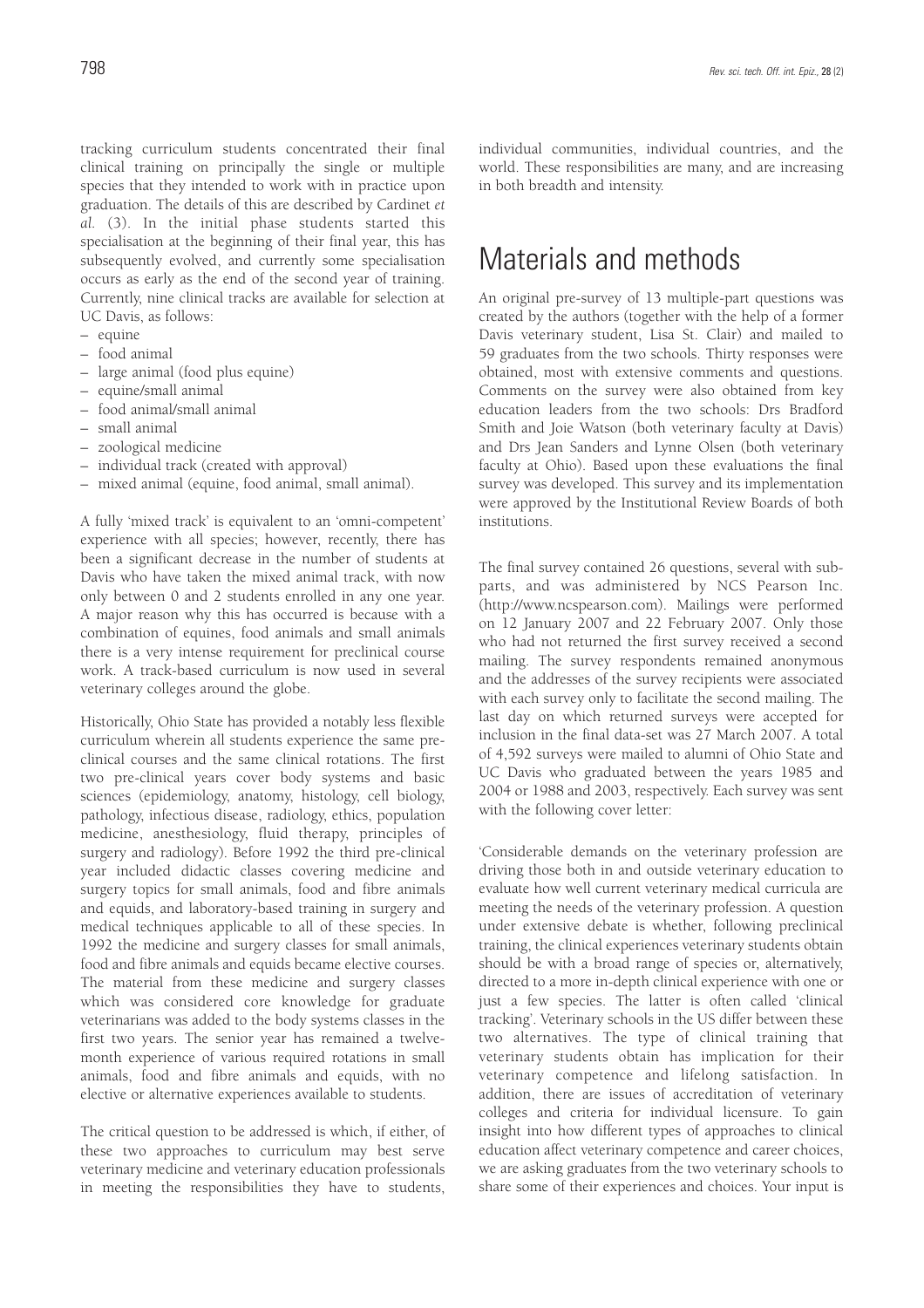valuable and will provide key insights into the outcomes of the different educational approaches. We would appreciate if you would fill out the attached survey and return it in the stamped envelope.'

In total 1,714 surveys were analysed, 970 from Ohio State graduates and 744 from UC Davis graduates. The response rate was 40.3%. Survey responses were optically scanned by NCS Pearson and the data were provided as an Excel spreadsheet and subsequently analysed using standard Excel-based methods. Statistical validation was performed via chi-squared test for homogeneity or the Wilcoxon-Mann-Whitney Test, using the Minitab14 or the StatXact 8.0 programs, respectively. There were double responses, ambiguous responses or no responses to 1.3% of the questions, which accounts for some of the small variation in the total number of responses evaluated for a given question.

The data presented in each Table and Figure in this and the accompanying paper (14) are all taken directly from the specific questions asked in the survey. To give the reader a precise indication of what was asked, the wording in quote marks in the Table and Figure titles is identical to that used within the survey. In addition to those reported in this or the accompanying paper (14) the survey contained questions that asked for the following details:

- the college of graduation of the respondent
- the date of graduation (within a 4-year window)
- if an internship or residency had been completed
- when the last major change in career had occurred.

Data expressed as 'sub-analysis' was obtained by an Excel evaluation of components of the data from two or more of the direct survey questions.

## Data and results

One of the key questions about tracking is to what extent graduates are able, or should be able, to change their area of veterinary practice during their veterinary career. Should veterinary schools provide training that would enable graduates to change areas of veterinary practice/expertise during their lifetime? The nature of such changes varies. Some might be viewed as a 'normal career progression', such as moving from direct food animal practice into a governmental position in food safety; others might be viewed as more radical, such as a move from rural food animal practice into urban small animal practice. It is the latter that is most debated: is it appropriate for a veterinary graduate to make this type of change (without reeducation) and to what extent do veterinary schools have an obligation to prepare students to make such a significant change?

– indicate the clinical experience that 'best described' their 'clinical experience in the final year(s) of veterinary school' (using one of eleven categories)

– define their 'first professional practice/position in veterinary medicine following graduation from veterinary school'

– describe their 'current career position'.

For the latter two questions the range of possible clinical career areas from which they were asked to choose are listed in Tables II, III, IV and V (the abbreviations used are listed in Table I).

#### **Table I**

asked to:

#### **Areas of veterinary practice: abbreviations used in Tables II, III, IV and V**

| Area of practice                                                   | <b>Abbreviation</b> |
|--------------------------------------------------------------------|---------------------|
| Small companion animal                                             | <b>SCA</b>          |
| Small companion animal and exotics                                 | <b>SCE</b>          |
| <b>Exotics</b>                                                     | <b>EXO</b>          |
| Equine                                                             | <b>EOU</b>          |
| Food animal                                                        | FA                  |
| $Mixed - small companion animal and equine$<br>$(≥15%$ of each)    | <b>MCE</b>          |
| Mixed – small companion animal and food animal<br>$(≥15%$ of each) | <b>MCF</b>          |
| Mixed – equine and food animal<br>$(215\% \text{ of each})$        | <b>MEF</b>          |
| Mixed – small, equine and food animal<br>$(210\% \text{ of each})$ | <b>MIX</b>          |
| Zoological medicine                                                | <b>ZM</b>           |
| Wildlife medicine                                                  | <b>WM</b>           |
| Public health                                                      | PН                  |
| Laboratory animal medicine                                         | LAM                 |
| Industry                                                           | <b>IND</b>          |
| Government                                                         | GOV                 |
| Research (other than industry)                                     | <b>RES</b>          |
| A career not related to veterinary medicine                        | <b>ANO</b>          |
| If no career was specified by the graduate                         | ΝS                  |

### **How did final year clinical experience influence initial career choice?**

The relationships between the area of concentration in veterinary school and that of their first professional practice/position following graduation are presented in Tables II and III, for Ohio and Davis graduates respectively. The primary clinical curriculum of the Ohio programme is that of a broad mixture of species, and the survey responses reflected this (839 of the 970 students chose 'a broad mixture' as the descriptor that best described their final year clinical experience [Table II]). However, 12.6%  $(n = 121)$  of the Ohio respondents considered that they had had the opportunity to obtain a more species-directed programme. This impression may be due to how the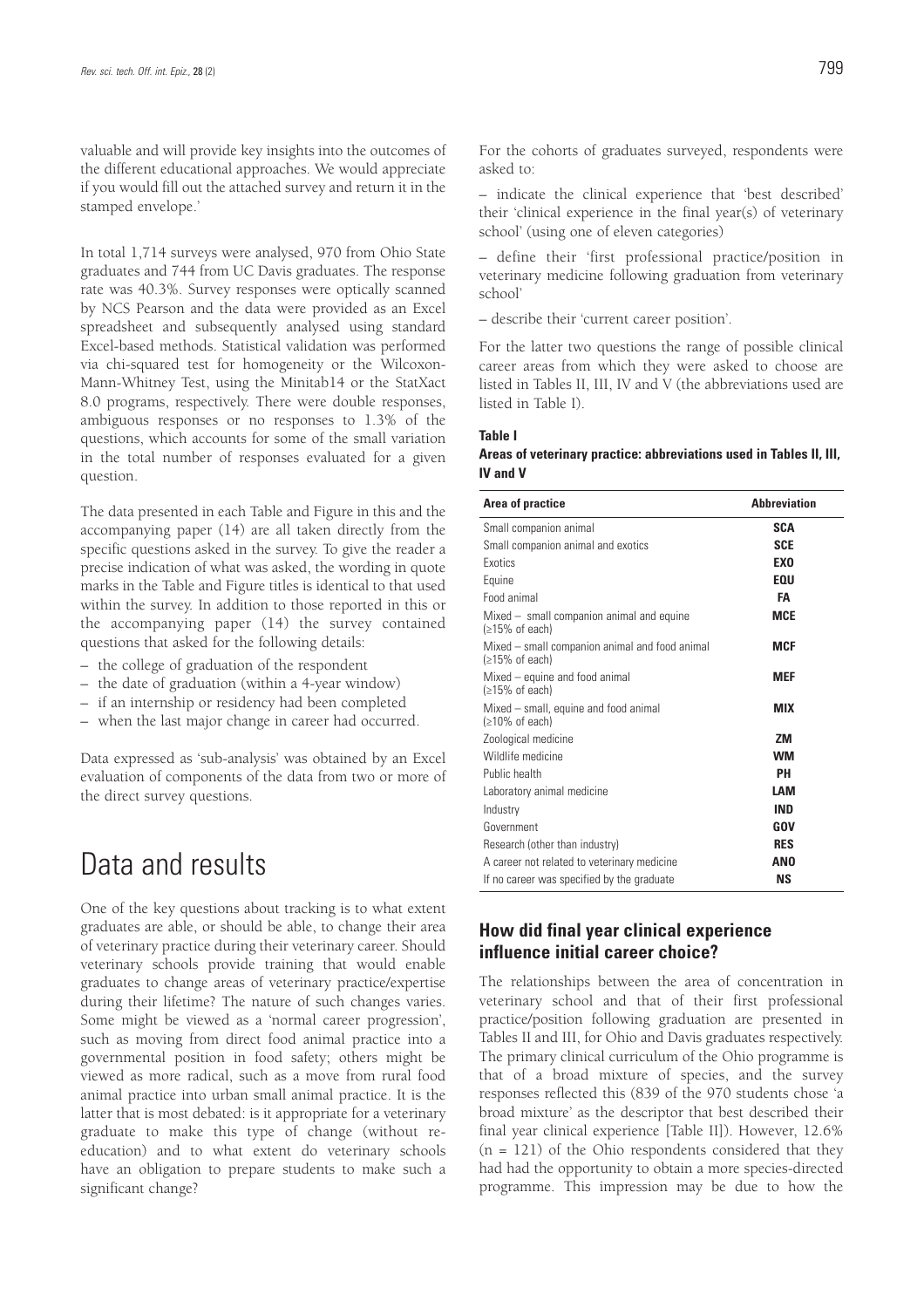#### **Table II**

#### **Final year clinical experience and the areas of veterinary practice in which new graduates work (Ohio State responses)**

Survey participants from the Ohio State University were asked to indicate the area of study that best described their clinical experience in the final year of veterinary education and then the area of veterinary practice in which they worked upon graduating (the abbreviations used are presented in Table I)

| <b>Type of final</b>                                                    | No. of graduates  |                | Veterinary area in which graduates practised immediately after graduation<br>(no. of graduates in each area) |                |                |     |                |            |            |            |               |           |           |           |            |            |            |   |                   |                |
|-------------------------------------------------------------------------|-------------------|----------------|--------------------------------------------------------------------------------------------------------------|----------------|----------------|-----|----------------|------------|------------|------------|---------------|-----------|-----------|-----------|------------|------------|------------|---|-------------------|----------------|
| year clinical                                                           | who had this type |                |                                                                                                              |                |                |     |                |            |            |            |               |           |           |           |            |            |            |   |                   |                |
| experience                                                              | of experience     |                | <b>SCA</b>                                                                                                   | <b>SCE</b>     | <b>EXO</b>     | EQU | FA             | <b>MCE</b> | <b>MCF</b> | <b>MEF</b> | <b>MIX</b>    | <b>ZM</b> | <b>WM</b> | <b>PH</b> | <b>LAM</b> | <b>IND</b> | <b>GOV</b> |   | <b>RES ANO NS</b> |                |
| Broad mixture *                                                         |                   | 839            | 350                                                                                                          | 154            |                | 41  | 21             | 28         | 30         | 10         | 167           |           |           |           | 4          | 7          | 9          | 8 | 4                 | 7              |
| <b>Clinical track</b>                                                   |                   |                |                                                                                                              |                |                |     |                |            |            |            |               |           |           |           |            |            |            |   |                   |                |
| <b>Mostly small</b><br>companion animals **                             |                   | 43             | 31                                                                                                           | 8              |                |     |                |            |            |            |               |           |           |           |            |            |            |   |                   |                |
| <b>Mostly small</b><br>companion animals<br>and equines                 |                   | 17             | $\overline{2}$                                                                                               | 1              |                | 3   |                | 6          |            |            | $\mathcal{P}$ |           |           |           |            |            |            |   |                   | $\overline{2}$ |
| <b>Mostly small</b><br>companion animals<br>and food animals            |                   | 8              | 3                                                                                                            | $\overline{2}$ |                |     |                |            |            |            |               |           |           |           |            |            |            |   |                   |                |
| <b>Mostly small</b><br>companion animals<br>with some exotic<br>species |                   | 36             | 15                                                                                                           | 18             |                |     |                |            |            |            |               |           |           |           |            |            |            |   |                   |                |
| <b>Mostly equines</b>                                                   |                   | 10             | $\overline{2}$                                                                                               |                |                | ĥ   |                |            |            |            |               |           |           |           |            |            |            |   |                   |                |
| <b>Mostly food animals</b>                                              |                   | 4              |                                                                                                              |                |                |     | $\overline{2}$ |            |            |            |               |           |           |           |            |            |            |   |                   |                |
| <b>Mostly equines</b><br>and food animals                               |                   | $\overline{2}$ |                                                                                                              |                |                |     |                |            |            |            |               |           |           |           |            |            |            |   |                   |                |
| <b>Mostly small</b><br>exotic animals                                   |                   |                |                                                                                                              |                |                |     |                |            |            |            |               |           |           |           |            |            |            |   |                   |                |
| <b>Mostly zoological</b><br>medicine                                    |                   |                |                                                                                                              |                |                |     |                |            |            |            |               |           |           |           |            |            |            |   |                   |                |
| <b>Mostly wildlife</b>                                                  |                   |                |                                                                                                              |                |                |     |                |            |            |            |               |           |           |           |            |            |            |   |                   |                |
| <b>Not specified</b>                                                    |                   | 10             | 4                                                                                                            | 3              |                |     |                |            |            |            |               |           |           |           |            |            |            |   |                   | 2              |
| <b>Total</b>                                                            |                   | 970            | 408                                                                                                          | 187            | $\overline{2}$ | 52  | 25             | 37         | 32         | 10         | 173           |           |           | 1         | 4          | 3          | 9          | 9 | 4                 | 12             |

\* small companion animals, equine and food animals and possibly also exotic animals

\*\* dogs and cats

administration has chosen to distribute the 50 weeks of the clinical year among the various areas of concentration. Likewise, whereas most Davis graduates indicated that their training was predominantly in a clinical track with a limited number of species (Table III), just under 25% of respondents ( $n = 179$ ) indicated that they had had a broader experience. Some of the latter would have been in the mixed animal track, others would have probably gained the further experience by taking an elective(s). (We do not have the data to define the percentages, but general records/memory suggest that probably fewer than 50% of those that described their experience as broad were on the mixed animal track.) Not unexpectedly, the Davis graduates largely chose careers directly related to the clinical track they undertook during their fourth year (Table III).

### **What type of subsequent career changes, if any, did graduates make?**

The next component of the study examined the relationships between 'the veterinary area of practice

immediately following graduation' and 'the most recent area of veterinary activity'. This is reported for the Ohio graduates in Table IV and for the Davis graduates in Table V. A broad diversity of changes was observed. These are analysed and discussed in this paper, especially in relationship to other data that were obtained by the survey. Some of these changes are as might be expected for a 'normal career progression', whereas others represent a very considerable change in career and clinical emphasis.

### **How long did it take for graduates to adapt to a change in career direction? What sort of changes did they find the most difficult?**

To obtain further information on these reported changes in veterinary career following the first post-graduation position, an additional set of questions was asked. Table VI addresses how rapidly graduates that had changed their area of career considered they were 'up to speed' in their new areas of clinical practice. Of those that changed veterinary career direction, 68% percent of Ohio graduates and 56% of Davis graduates considered that they were up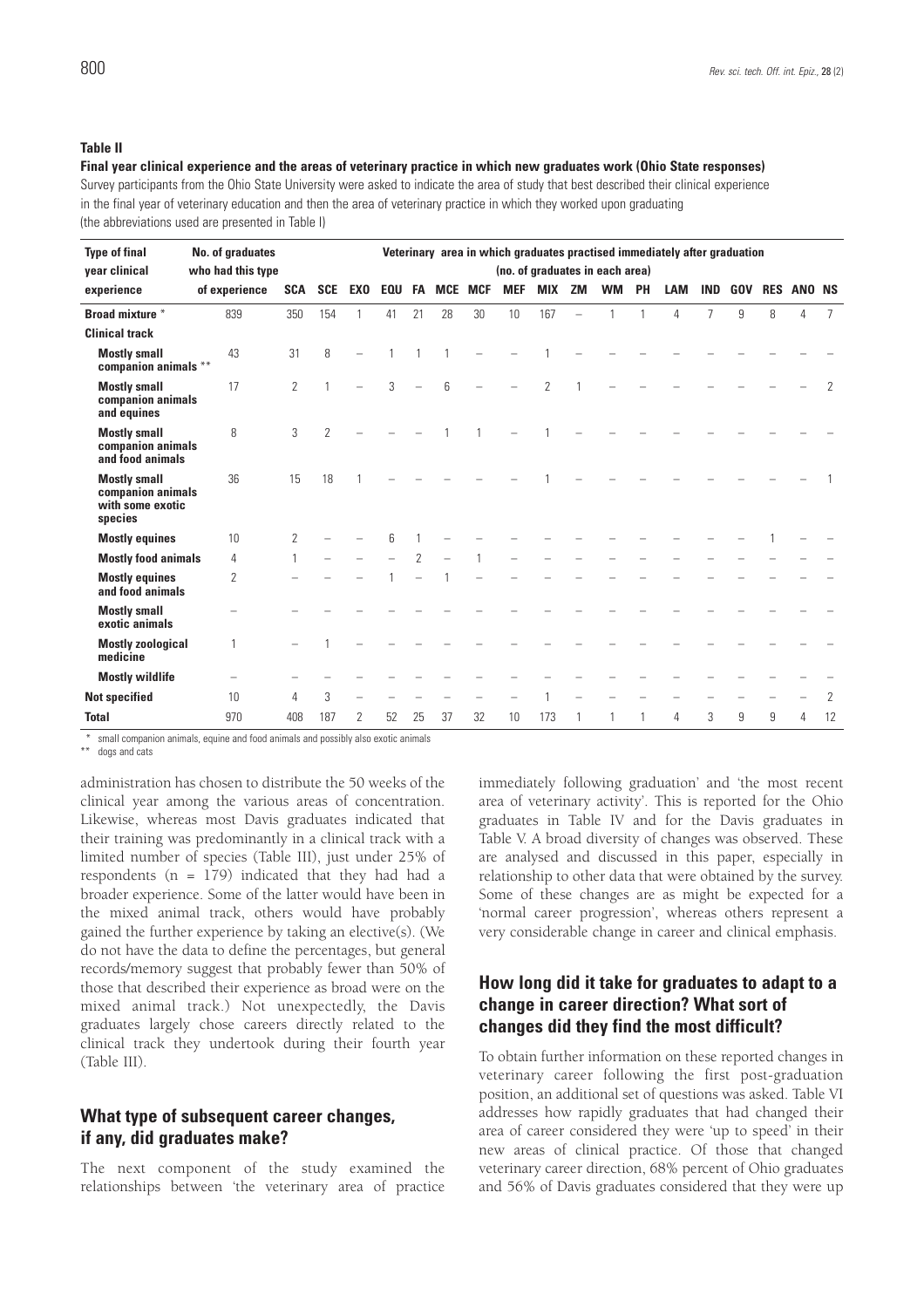#### **Table III**

#### **Final year clinical experience and the areas of veterinary practice in which new graduates work (UC Davis responses)**

Survey participants from the University of California, Davis, were asked to indicate the area of study that best described their clinical experience in the final year of veterinary education and then the area of veterinary practice in which they worked upon graduating (the abbreviations used are presented in Table I)

| <b>Type of final</b><br>year clinical                                  | No. of graduates<br>who had this type | Veterinary area in which graduates practised immediately after graduation<br>(no. of graduates in each area) |                |            |            |    |                |            |                          |               |           |                |                |                |                |            |            |               |                |
|------------------------------------------------------------------------|---------------------------------------|--------------------------------------------------------------------------------------------------------------|----------------|------------|------------|----|----------------|------------|--------------------------|---------------|-----------|----------------|----------------|----------------|----------------|------------|------------|---------------|----------------|
| experience                                                             | of experience                         | <b>SCA</b>                                                                                                   | <b>SCE</b>     | <b>EXO</b> | <b>EQU</b> | FA | <b>MCE</b>     | <b>MCF</b> | <b>MEF</b>               | <b>MIX</b>    | <b>ZM</b> | <b>WM</b>      | PH             | <b>LAM</b>     | <b>IND</b>     | <b>GOV</b> | <b>RES</b> | <b>ANO NS</b> |                |
| <b>Broad mixture</b> *                                                 | 179                                   | 63                                                                                                           | 31             |            | 9          | 3  | $\overline{7}$ | 4          | $\overline{4}$           | 31            | 3         | 3              | $\overline{2}$ | $\overline{7}$ | 1              | 4          | 5          |               | $\overline{2}$ |
| <b>Clinical tracks</b>                                                 |                                       |                                                                                                              |                |            |            |    |                |            |                          |               |           |                |                |                |                |            |            |               |                |
| <b>Mostly small</b><br>companion<br>animals**                          | 239                                   | 209                                                                                                          | 28             |            |            |    |                |            |                          |               |           |                |                |                |                |            |            |               |                |
| <b>Mostly small</b><br>companion animals<br>and equines                | 70                                    | 39                                                                                                           | 9              |            |            |    | 9              |            |                          | հ             |           |                |                |                |                |            |            |               |                |
| <b>Mostly small</b><br>companion animals<br>and food animals           | 27                                    | 18                                                                                                           | 4              |            |            |    |                |            |                          | $\mathcal{P}$ |           |                |                |                |                |            |            |               |                |
| <b>Mostly small</b><br>companion<br>animals and<br>some exotic species | 111                                   | 41                                                                                                           | 60             | 3          |            |    |                |            |                          |               |           |                |                |                |                |            |            |               | 3              |
| <b>Mostly equines</b>                                                  | 46                                    | $\overline{2}$                                                                                               |                |            | 30         |    | 5              | 1          |                          | 7             |           |                |                |                |                |            |            |               |                |
| <b>Mostly food animals</b>                                             | 21                                    |                                                                                                              |                |            |            | 12 | $\mathbf{1}$   | 3          | $\overline{\phantom{a}}$ | 3             |           |                |                |                |                |            |            |               |                |
| <b>Mostly a mixture</b><br>of equines and<br>food animals              | 33                                    | 3                                                                                                            |                |            | 11         | 3  |                |            | 11                       | 5             |           |                |                |                |                |            |            |               |                |
| <b>Mostly small</b><br>exotic animals                                  | 3                                     | 2                                                                                                            |                |            |            |    |                |            |                          |               |           |                |                |                |                |            |            |               |                |
| <b>Mostly zoological</b><br>medicine                                   | 8                                     | 3                                                                                                            | $\overline{2}$ | 1          |            |    |                |            |                          |               |           |                |                |                |                |            |            |               |                |
| <b>Mostly wildlife</b>                                                 | 3                                     |                                                                                                              | 1              |            |            |    |                |            |                          |               |           | $\overline{2}$ |                |                |                |            |            |               |                |
| <b>Not specified</b>                                                   | 4                                     | 3                                                                                                            |                |            |            |    |                |            |                          |               |           |                |                |                |                |            |            |               |                |
| <b>Total</b>                                                           | 744                                   | 382                                                                                                          | 136            | 4          | 57         | 18 | 22             | 9          | 15                       | 55            | 4         | 6              | 3              | 10             | $\overline{2}$ | 6          | 8          | 0             | 7              |

small companion animals, equine and food animals and possibly also exotic animals

\*\* dogs and cats

to speed in their new area within a month or less (Table VI), with many being comfortable with the change in just a few days. Many of these changes are quite minor, such as for example an elimination of one of the species for which they were previously responsible. These minor changes are expected to be easy to accomplish. A sub-analysis (not shown) indicated that only a small subset of graduates experienced difficulties for a six-month period or longer. The most troublesome change reported by graduates was moving from a small animal practice to a practice of small animals plus exotics (with >70% of graduates from both schools reporting difficulties with the change). In addition, 62% of Davis graduates moving to small animal practice from equine practice reported having difficulties, as did 50% of those moving from small animal practice to mixed animal practice. In total, 50% of those who initially worked in mixed animal practice moved to small animal practice, but only 25% of those who initially selected equine medicine moved to practices that concentrated on

small animals only. That a move from small animal practice to small animal plus exotics practice was difficult to accomplish is not (in hindsight) unexpected. Firstly, although a number of clinical small animal practices have moved in the direction of adding exotic animal care into their practice in recent years, this change is not based on the similarity of the nature of veterinary medicine for the two areas, but upon changes in the population of pets in the urban environment; it is an adjustment based upon a business impetus rather than veterinary concerns. Secondly, while the exotics that are brought to these practices are for the most part 'small animals,' their physiology, anatomy and pharmacology are usually very different from those of dogs and cats. Furthermore, the different exotic animals now frequently encountered in general 'small animal' practices differ very considerably from species to species in these various attributes. Indeed, dogs and cats might be viewed as having greater medical similarity to horses than to the various exotic species.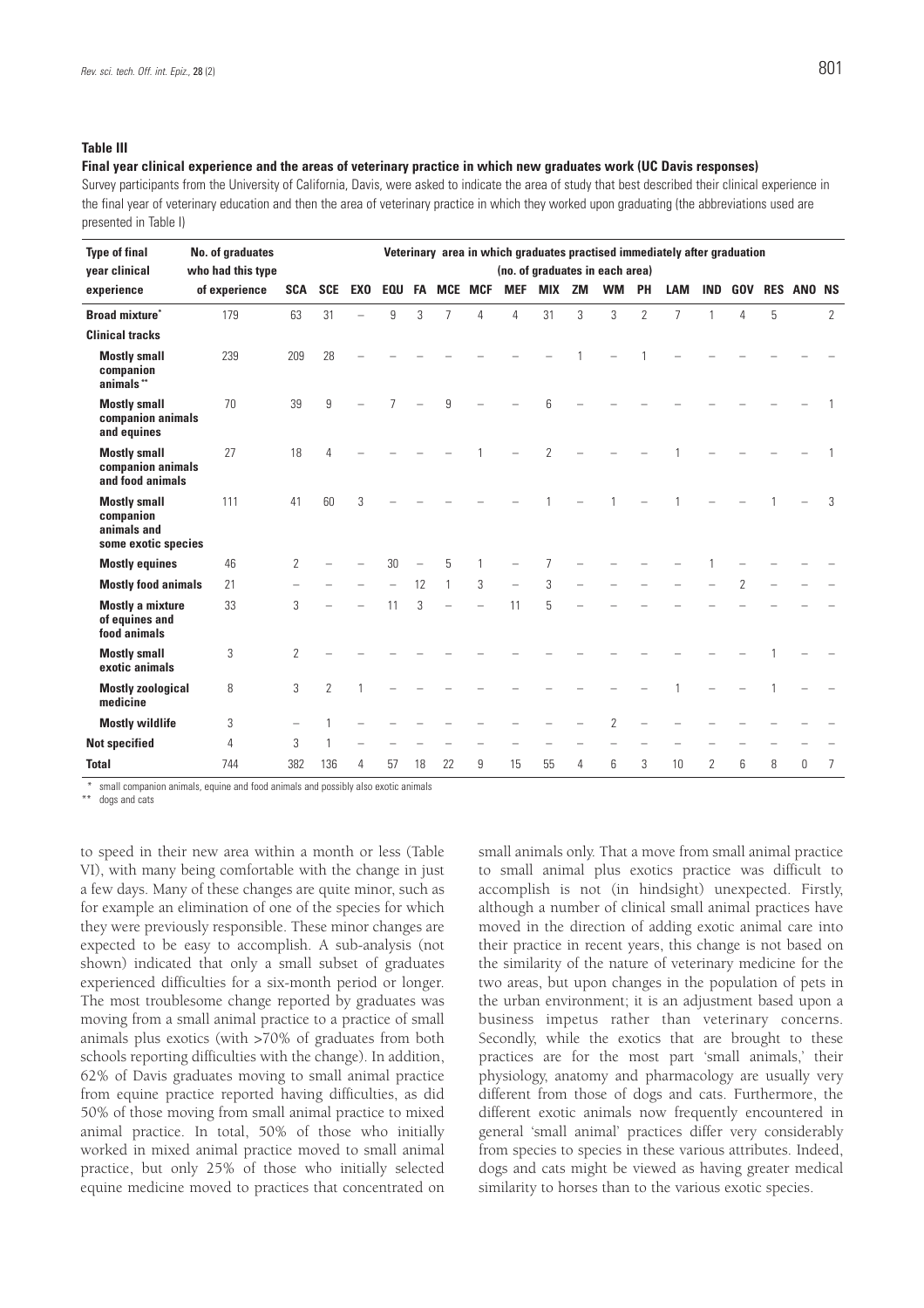#### **Table IV**

#### **The areas in which new graduates worked immediately after graduation and the areas in which they are currently working (Ohio State responses)**

Survey participants from the Ohio State University were asked to indicate the area which best described their work immediately after graduation and then the area of veterinary practice which best described their current situation (the abbreviations used are presented in Table I)

| Area of<br>veterinary | Area of practice in which graduates currently work<br>(no. of graduates in each area) |     |     |                          |    |                          |                          |                                                                    |    |                |                          |   |   | Percentage of<br>graduates remaining |    |    |                          |    |    |                  |
|-----------------------|---------------------------------------------------------------------------------------|-----|-----|--------------------------|----|--------------------------|--------------------------|--------------------------------------------------------------------|----|----------------|--------------------------|---|---|--------------------------------------|----|----|--------------------------|----|----|------------------|
| practice              | worked in this area<br>immediately after graduation                                   |     |     |                          |    |                          |                          | SCA SCE EXO EQU FA MCE MCF MEF MIX ZM WM PH LAM IND GOV RES ANO NS |    |                |                          |   |   |                                      |    |    |                          |    |    | in initial area' |
| <b>SCA</b>            | 408                                                                                   | 340 | 21  | $\overline{\phantom{m}}$ | 2  | $\overline{\phantom{0}}$ | 3                        |                                                                    |    | $\overline{2}$ | Ē.                       |   | 3 | 3                                    | 11 | 3  |                          | 15 | 2  | 83               |
| <b>SCE</b>            | 187                                                                                   | 31  | 134 |                          |    |                          | 5                        |                                                                    |    | 4              |                          |   |   | 4                                    |    | 2  |                          | 3  | 1  | 72               |
| EX <sub>0</sub>       | 2                                                                                     |     |     |                          |    |                          |                          |                                                                    |    |                |                          |   |   |                                      |    |    |                          |    |    | <50>             |
| <b>EQU</b>            | 52                                                                                    | 10  |     | -                        | 33 | $\overline{\phantom{0}}$ | 5                        | $\overline{\phantom{0}}$                                           | 2  |                |                          |   |   |                                      |    |    |                          |    |    | 63               |
| FA                    | 25                                                                                    | 6   |     |                          |    | 14                       | $\overline{\phantom{a}}$ | 2                                                                  |    |                |                          |   |   |                                      |    |    |                          |    |    | 56               |
| <b>MCE</b>            | 37                                                                                    | 11  | 7   |                          | 2  |                          | 10                       |                                                                    |    |                |                          |   |   |                                      |    |    |                          |    |    | 27               |
| <b>MCF</b>            | 32                                                                                    | 11  |     |                          |    | 6                        |                          | 8                                                                  |    |                |                          |   |   |                                      |    |    |                          |    |    | 25               |
| <b>MEF</b>            | 10                                                                                    | 2   |     |                          |    |                          |                          |                                                                    |    | 2              |                          |   |   |                                      |    |    |                          |    |    | 10               |
| <b>MIX</b>            | 173                                                                                   | 66  | 24  |                          | 5  | 6                        | 13                       | 3                                                                  | 4  | 35             | $\overline{\phantom{0}}$ |   |   | 3                                    |    | 5  | $\overline{\phantom{0}}$ | 2  | 3  | 20               |
| <b>ZM</b>             |                                                                                       |     |     |                          |    |                          |                          |                                                                    |    |                |                          |   |   |                                      |    |    |                          |    |    |                  |
| <b>WM</b>             |                                                                                       |     |     |                          |    |                          |                          |                                                                    |    |                |                          |   |   |                                      |    |    |                          |    |    | <100             |
| PH                    |                                                                                       |     |     |                          |    |                          |                          |                                                                    |    |                |                          |   |   |                                      |    |    |                          |    |    | <100             |
| <b>LAM</b>            | 4                                                                                     |     |     |                          |    |                          |                          |                                                                    |    |                |                          |   |   | 3                                    |    |    |                          |    |    | <75              |
| <b>IND</b>            | 3                                                                                     |     |     |                          |    |                          |                          |                                                                    |    |                |                          |   |   |                                      | 2  |    |                          |    |    | <66              |
| <b>GOV</b>            | 9                                                                                     |     | 2   |                          |    |                          |                          |                                                                    |    |                |                          |   |   |                                      |    | 2  |                          | 2  | -1 | 22               |
| <b>RES</b>            | 9                                                                                     |     |     |                          |    |                          |                          |                                                                    |    |                |                          |   |   |                                      | 2  |    | 3                        |    |    | 33               |
| AN <sub>0</sub>       | 4                                                                                     |     |     |                          |    |                          |                          |                                                                    |    |                |                          |   |   |                                      |    |    |                          |    | -  |                  |
| <b>NS</b>             | 12                                                                                    | 4   |     |                          |    |                          |                          |                                                                    |    |                |                          |   |   |                                      |    |    |                          |    | 4  |                  |
| <b>Total</b>          | 970                                                                                   | 485 | 192 | 4                        | 44 | 28                       | 38                       | 14                                                                 | 10 | 46             |                          | 3 |   | 15                                   | 19 | 16 |                          | 29 | 12 |                  |

\* numbers within angular brackets indicate that fewer than 5 graduates in that area made a change and consequently these values are not particularly valid indicators. More attention should be paid to those values that are not in brackets

Further sub-analysis provides some important insights. The graduates who experienced some trouble did so in a multiple of different and distinctive directions. Approximately 25% were with movement into less prominent areas such as zoological medicine, wildlife medicine, public health, laboratory animal medicine, and careers in industry and government, 15% each for movement from large to small animals, small to large animals, and within areas of large animal medicine, and 15% for movement from small animal into small animal plus exotics. Of note is that 30% of the changes where considerable difficulty was experienced were changes from mixed animal practice into any of a variety of practices (including movement into a narrower species practice range of either small or large animals).

### **How did graduates prepare for career changes?**

The data of Table VII examines the measures graduates took to prepare for a change in career. Approximately half of the graduates who made a change (43% Ohio, 57% Davis) took one or more steps (average two) to prepare for the change in their veterinary career. Sub-analysis (not shown) indicated that these were broadly scattered across the areas of career changes. Many (~50%), however, chose not to take any (further) steps to prepare for their change in veterinary practice. For three quarters of this group this was a reasonable decision and they made the change in career without difficulty. The remaining one quarter, however, reported having difficulty with the transition. Sub-analysis (not shown) indicated that those who did not take any steps to prepare and subsequently experienced difficulty were fairly randomly distributed across the various career changes that were made.

### **How many graduates were satisfied with their initial choices, how many changed direction, and why?**

The reason(s) behind the career changes are reported in Table VIII. Graduates often listed multiple reasons (average two), but more than 50% from both Ohio and Davis listed lifestyle/family reasons as the reason or one of the reasons. Health reasons, often considered to be a concern for large animal veterinary medicine practitioners,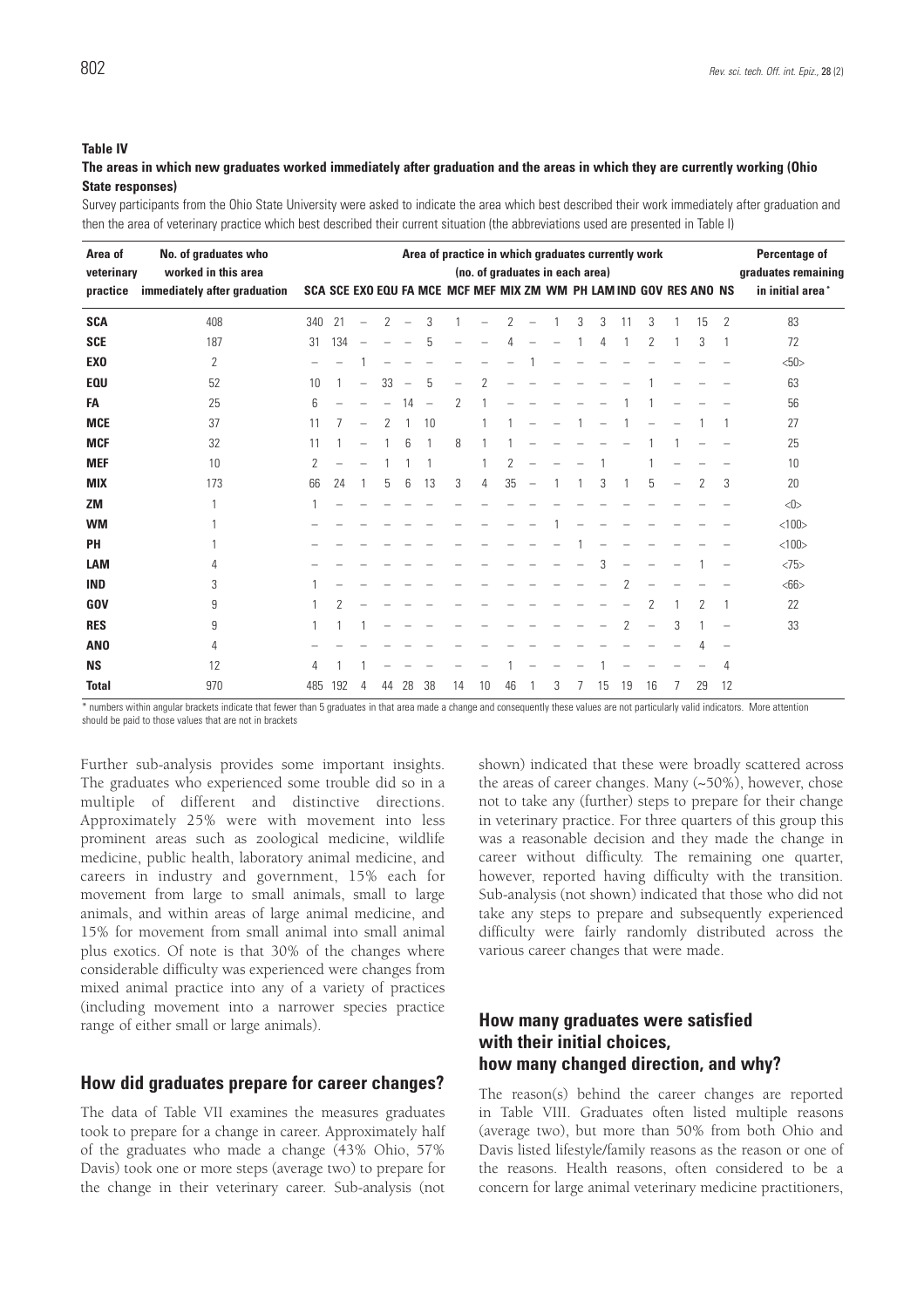#### **The areas in which new graduates worked immediately after graduation and the areas in which they are currently working (UC Davis responses)**

Survey participants from the University of Davis, California, were asked to indicate the area which best described their work immediately after graduation and then the area of veterinary practice which best described their current situation (the abbreviations used are presented in Table I)

| Area of<br>veterinary | No. of graduates who<br>worked in this area | Area of practice in which graduates currently work<br>(no. of graduates in each area) |                |                          |    |                          |                          |                                                                    |    |    |                |   |   |    |    | Percentage of<br>graduates remaining |    |   |                |                              |
|-----------------------|---------------------------------------------|---------------------------------------------------------------------------------------|----------------|--------------------------|----|--------------------------|--------------------------|--------------------------------------------------------------------|----|----|----------------|---|---|----|----|--------------------------------------|----|---|----------------|------------------------------|
| practice              | immediately after graduation                |                                                                                       |                |                          |    |                          |                          | SCA SCE EXO EQU FA MCE MCF MEF MIX ZM WM PH LAM IND GOV RES ANO NS |    |    |                |   |   |    |    |                                      |    |   |                | in initial area <sup>*</sup> |
| <b>SCA</b>            | 382                                         | 334                                                                                   | 19             | L.                       |    |                          | 2                        |                                                                    |    | 2  |                |   |   | 3  | 5  | 3                                    | 3  | 5 | $\overline{2}$ | 87                           |
| <b>SCE</b>            | 136                                         | 21                                                                                    | 93             | 4                        |    |                          |                          |                                                                    |    |    | 3              | 2 |   | 2  | 3  |                                      | 3  |   |                | 68                           |
| <b>EXO</b>            | 4                                           | $\qquad \qquad -$                                                                     | $\overline{2}$ |                          |    |                          |                          |                                                                    |    |    |                |   |   |    |    |                                      |    |   |                | <25>                         |
| <b>EQU</b>            | 57                                          | 16                                                                                    | $\mathbf{1}$   | $\overline{\phantom{0}}$ | 32 |                          |                          |                                                                    | 2  |    |                |   |   |    | 3  |                                      |    |   |                | 56                           |
| FA                    | 18                                          |                                                                                       |                |                          |    | 13                       | $\overline{\phantom{a}}$ |                                                                    |    |    |                |   |   |    |    |                                      |    |   |                | 72                           |
| <b>MCE</b>            | 22                                          | 10                                                                                    |                |                          | 3  | $\overline{\phantom{0}}$ | 6                        |                                                                    |    |    |                |   |   |    |    |                                      |    |   |                | 27                           |
| <b>MCF</b>            | 9                                           | 5                                                                                     |                |                          |    |                          |                          |                                                                    |    |    |                |   |   |    |    |                                      |    |   |                | 11                           |
| <b>MEF</b>            | 15                                          | 2                                                                                     |                |                          | 3  |                          |                          |                                                                    | 4  | 2  |                |   |   |    |    |                                      |    |   |                | 26                           |
| <b>MIX</b>            | 55                                          | 17                                                                                    |                |                          | 2  |                          | 2                        | 2                                                                  | 4  | 15 |                |   |   |    | 2  |                                      |    |   |                | 27                           |
| <b>ZM</b>             | 4                                           |                                                                                       |                |                          |    |                          |                          |                                                                    |    |    | $\overline{2}$ |   |   |    |    |                                      |    |   |                | <50>                         |
| <b>WM</b>             | 6                                           |                                                                                       |                |                          |    |                          |                          |                                                                    |    |    |                | 3 |   |    |    |                                      |    |   |                | 50                           |
| PH                    | 3                                           |                                                                                       |                |                          |    |                          |                          |                                                                    |    |    |                |   | 3 |    |    |                                      |    |   |                | <100                         |
| <b>LAM</b>            | 10                                          |                                                                                       |                |                          |    |                          |                          |                                                                    |    |    |                |   |   | 8  |    |                                      |    |   |                | 80                           |
| <b>IND</b>            | $\overline{2}$                              |                                                                                       |                |                          |    |                          |                          |                                                                    |    |    |                |   |   |    |    |                                      |    |   |                | $50$                         |
| <b>GOV</b>            | 6                                           |                                                                                       |                |                          |    |                          |                          |                                                                    |    |    |                |   |   |    |    | 3                                    |    |   |                | 50                           |
| <b>RES</b>            | 8                                           |                                                                                       |                |                          |    |                          |                          |                                                                    |    |    |                |   |   |    |    |                                      | 5  |   |                | 62                           |
| AN <sub>0</sub>       |                                             |                                                                                       |                |                          |    |                          |                          |                                                                    |    |    |                |   |   |    |    |                                      |    |   |                |                              |
| <b>NS</b>             | 7                                           | 3                                                                                     | 3              |                          |    |                          |                          |                                                                    |    |    |                |   |   |    |    |                                      |    |   |                |                              |
| <b>Total</b>          | 744                                         | 410                                                                                   | 129            | 5                        | 42 | 17                       | 10                       | 5                                                                  | 12 | 22 |                | 7 | 9 | 13 | 16 | 11                                   | 16 | 8 | 5              |                              |

\* numbers in angular brackets indicate that fewer than 5 graduates in a specific area made a change and consequently these values are not particularly valid indicators. More attention should be paid to those values that are not in brackets

actually only accounted for 14% of the changes from veterinary careers involving large animal medicine and for less than 10% of the changes in career overall.

For those graduates who have not made a career change since their first career position, the survey examined their satisfaction with their current career (Table IX). A very large number (81%) were clearly very satisfied with the first career area of veterinary medicine they had selected, with only a very low number (<4%) potentially not making a career change because of having major concerns about their skills and their ability to make the change. The degree of satisfaction with their career choice was the same for both Ohio and Davis graduates. Thus, even though the Davis graduates, for the most part, make the decision about the area of their veterinary career prior to the start of their fourth year of veterinary school (whereas this is not a necessity for Ohio students), having to make this earlier choice appears by no means detrimental.

A summary of the career change results of Ohio and Davis graduates can be found in Table X. Three hundred and

nineteen (34.3%) Ohio graduates made a change in their careers compared to 180 (24.6%) Davis graduates. The right-hand column of Tables IV and V report the percentage of graduates who have remained in their initial area of practice. Attention should be paid primarily to those values that are not in angle brackets; those in angle brackets are for areas where fewer than 5 students were initially in that area and are probably not a valid indicator of a trend. The data in Table IX show a remarkable similarity between Ohio and Davis graduates with respect to being similarly satisfied or dissatisfied with their initial choice of practice area; this is thus independent of the nature of the veterinary education that they received. It is of significance that the major difference between the two schools is the number of graduates going into, and then changing from, a career in a fully mixed animal practice (small animal, equine, and food animals). A far higher percentage of Ohio graduates initially went into fully mixed animal practice, and a very high percentage of these students (79%) chose to change careers (Table IV). Of note, while far fewer Davis graduates initially chose a career in mixed animal practice, their attrition rate (75%)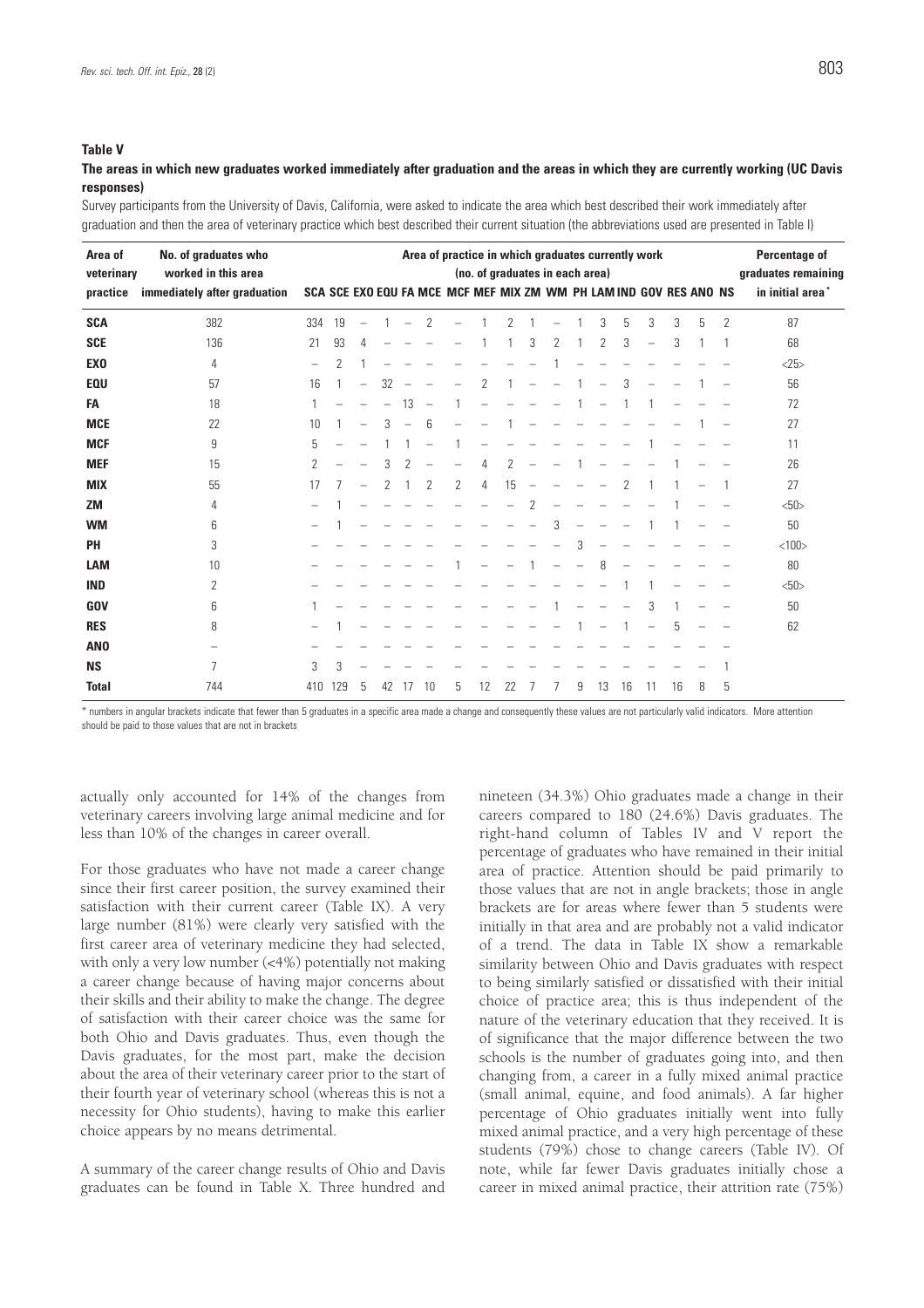#### **Table VI**

#### **Graduates' appraisal of their ability to adapt to a change in career**

Survey participants were asked, 'If, as indicated, you have made a major change in the direction of your veterinary career and have changed your area of clinical practice, how successful do you consider you were in making the change? Which statement best describes the situation? Mark one.'

| <b>Survey option</b>                                            |             | <b>Number of graduates that</b><br>chose this option |       | Percentage of career-changing graduates<br>that chose this option" |  |  |  |  |
|-----------------------------------------------------------------|-------------|------------------------------------------------------|-------|--------------------------------------------------------------------|--|--|--|--|
|                                                                 | <b>Ohio</b> | <b>Davis</b>                                         | Total |                                                                    |  |  |  |  |
| I felt up to speed in clinical practice within a few days       | 159         | 66                                                   | 225   | 43                                                                 |  |  |  |  |
| I felt up to speed in clinical practice within about a month    | 58          | 32                                                   | 90    |                                                                    |  |  |  |  |
| I felt up to speed in clinical practice within about six months | 81          | 64                                                   | 145   |                                                                    |  |  |  |  |
| I struggled for a substantial period of time                    |             | 18                                                   | 39    |                                                                    |  |  |  |  |

\* indicated as the percentage of the total number of graduates who have changed direction in their veterinary career

#### **Table VII**

#### **Preparing to make a career change: methods used**

Survey participants were asked, 'If, as indicated, you have changed the direction of your veterinary career, did you use any of the following to prepare for this career change? Mark all that apply.'

| Method of preparing for career change                                                   |             | <b>Number of graduates that</b><br>said they had used the method | Percentage of career-changing graduates<br>that used the method" |     |  |  |
|-----------------------------------------------------------------------------------------|-------------|------------------------------------------------------------------|------------------------------------------------------------------|-----|--|--|
|                                                                                         | <b>Ohio</b> | <b>Davis</b>                                                     | <b>Total</b>                                                     |     |  |  |
| Continuing education courses                                                            | 113         | 79                                                               | 192                                                              | 36  |  |  |
| Internship and/or residency training                                                    | 28          | 23                                                               | 51                                                               | 10  |  |  |
| A retraining opportunity at a veterinary school<br>(other than internship or residency) | 4           | 3                                                                |                                                                  | 1.3 |  |  |
| Graduate programme                                                                      | 31          | 22                                                               | 53                                                               | 10  |  |  |
| Mentor relationship with a colleague<br>or employer in the alternate career area        | 71          | 65                                                               | 136                                                              | 26  |  |  |
| Text- or web-based self-study                                                           | 48          | 42                                                               | 90                                                               | 17  |  |  |
| Industrial or governmental courses                                                      | 12          | 3                                                                | 15                                                               | 3   |  |  |
| None                                                                                    | 182         | 77                                                               | 259                                                              | 49  |  |  |

\* the percentage of the total number of graduates who have changed direction in their veterinary career

was very similar to that observed with Ohio graduates (Table V). While notably lower numbers of Davis graduates initially selected other mixed practices (i.e. small companion animal and equine, small companion animal and food animal, or equine and food animal) they also had quite a high attrition rate (Tables IV and V).

If the data on the students who initially selected a fully mixed animal practice are excluded from the comparison, then the career change results observed for the Ohio and the Davis students are remarkably similar. This is illustrated in Table X. With the data on students who chose fully mixed animal practice excluded, the percentages of students from the two schools who were still in the same career that they started upon graduation are very similar (Ohio, 74.4%; Davis, 78.1%). Likewise, the total number of graduates who are either in the same career or were very comfortable with their career change is also very similar (Ohio, 89.4%; Davis, 89.2%) (Table X, line 4). This very strongly suggests that with the exception of what is

occurring with fully mixed animal practice the two schools are achieving very similar results and that the vast majority of the graduates of both schools are successfully and happily pursuing their career in veterinary medicine. The data in Tables IV and V also show that there was quite a remarkably similar distribution of career areas being followed by the graduates of the two schools. Statistical analysis (by chi-squared test of homogeneity) indicated that when the entire set of career selections, minus the fully mixed animal practice, were examined, the selection of careers immediately following graduation (Tables II and III) or eventually (Tables IV and V) by the 970 Ohio and 744 Davis graduates were statistically indistinguishable (p-values 0.10 and 0.13, respectively). When fully mixed practice was included in the analysis the results were statistically quite distinct (p-values <0.0001 and <0.001, respectively).

The number of graduates in some of the 'less prominent' areas, i.e. zoological medicine, wildlife medicine, public health, laboratory animal medicine, and careers in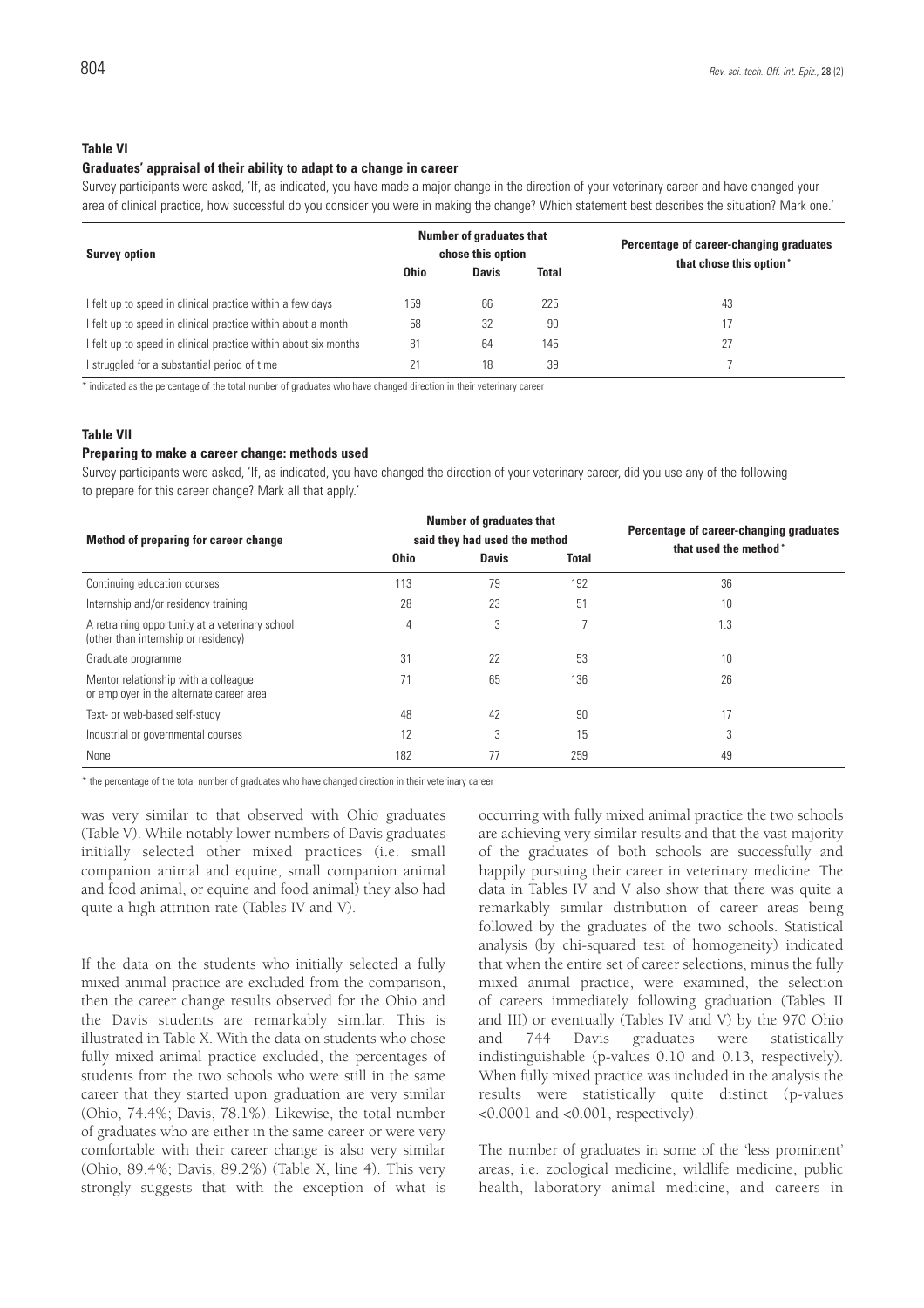#### **Table VIII**

#### **Reasons for changing career**

Survey participants were asked, 'If, as indicated, you have changed the direction of your veterinary career, please select the reason(s) that prompted this career change. Mark all that apply.'

| <b>Survey option</b>                                             |             | <b>Number of graduates that</b><br>chose this option' |              | Percentage of career-changing graduates<br>that chose this option" |
|------------------------------------------------------------------|-------------|-------------------------------------------------------|--------------|--------------------------------------------------------------------|
|                                                                  | <b>Ohio</b> | <b>Davis</b>                                          | <b>Total</b> |                                                                    |
| Developed an interest in a different area of veterinary medicine | 87          | 50                                                    | 137          | 26                                                                 |
| Dissatisfaction with my previous area of veterinary medicine     | 93          | 51                                                    | 144          | 27                                                                 |
| Health (including practice-related injury)                       | 23          | 26                                                    | 49           | 9                                                                  |
| Lifestyle/family                                                 | 167         | 91                                                    | 258          | 49                                                                 |
| Business/fiscal                                                  | 83          | 44                                                    | 127          | 24                                                                 |
| Wanted more intellectual stimulation                             | 50          | 37                                                    | 87           | 16                                                                 |
| Wanted more opportunity to practice medicine                     | 28          | 20                                                    | 48           | 9                                                                  |
| Other/specify***                                                 | 93          | 64                                                    | 157          | 30                                                                 |

no significant difference between Davis and Ohio responses

stated as a percentage of the total number of graduates who have changed direction in their veterinary career

\*\*\* many of the other reasons were not in fact different reasons, but a variation on those already specified, the others covered a broad gamut of issues

#### **Table IX**

#### **Graduates who have not changed career direction: level of satisfaction and reasons for not changing**

Survey participants were asked, 'If, as indicated by your responses, you are still in the same career that you started upon graduation, which statement best describes you current situation. Mark one.' Of the 1,714 graduates who responded to the survey a total o f 1,138 indicated that they had not changed career

| <b>Survey option</b>                                                                                                                                                                                                                              |             | <b>Number of graduates that</b><br>chose this option* | Percentage of<br>non-career-changing graduates |                         |  |  |  |
|---------------------------------------------------------------------------------------------------------------------------------------------------------------------------------------------------------------------------------------------------|-------------|-------------------------------------------------------|------------------------------------------------|-------------------------|--|--|--|
|                                                                                                                                                                                                                                                   | <b>Ohio</b> | <b>Davis</b>                                          | <b>Total</b>                                   | that chose this option" |  |  |  |
| I am satisfied pursuing the same career in veterinary medicine that<br>I began upon graduation                                                                                                                                                    | 481         | 440                                                   | 921                                            | 81                      |  |  |  |
| I am somewhat dissatisfied with the career that I began upon<br>graduation, but have not changed my area of veterinary medicine.<br>I feel confident in my ability to transition into another area of the<br>profession, should I choose to do so | 39          | 33                                                    | 72                                             | 6.3                     |  |  |  |
| Since graduation, I have considered changing my area of veterinary<br>medicine and pursuing a career in some other area of the profession,<br>but I have some concerns about my skills and abilities to do so                                     | 58          | 50                                                    | 108                                            | 9.4                     |  |  |  |
| Since graduation, I have considered changing my area of veterinary<br>medicine and pursuing a career in some other area of the profession,<br>but I have major concerns about my skills and abilities to do so                                    | 19          | 18                                                    | 37                                             | 3.2                     |  |  |  |

\* no statistical difference between the responses of UC Davis graduates and Ohio State graduates (Chi2 )

percentage of the total number of graduates who were still in the same career

government and industry, is low (only 10.6% of Davis graduates and 7.0% of Ohio graduates work in these areas). Many might argue that neither school is close to meeting its responsibilities in terms of providing veterinarians to work in these very critical areas of veterinary medicine.

As discussed in the previous paragraph Ohio graduates enter fully mixed animal practice (i.e. small animals, equids and food animals) at a much higher rate than Davis graduates. What might be the cause of this? Also, veterinarians who begin their careers in mixed animal

practice (both Davis and Ohio graduates) are much more likely to change career direction than veterinarians who begin their professional lives in other areas of clinical practice. Why should this be? These are two intriguing questions. Certainly, the nature of the two education programmes probably has an influence on the first selection. All students at Ohio follow a training programme that equips them to be mixed animal practitioners, whereas it is exceptionally difficult for Davis students to take the mixed animal track because of its staggeringly high workload. This alone might explain the difference in selection. Another important difference is that Davis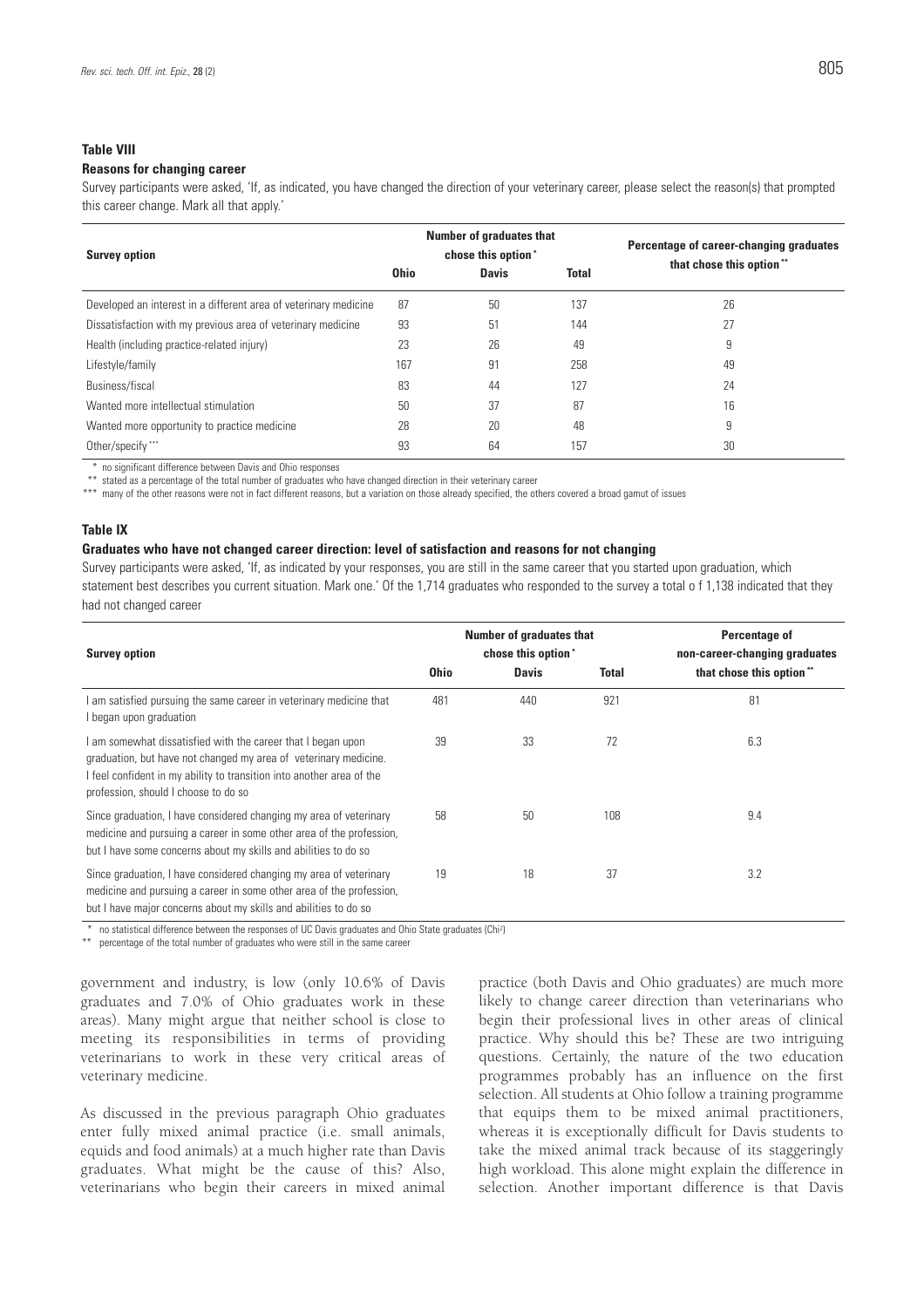**Table X**

#### **Summary of career changes from the first area of professional practice to the most recent area of veterinary activity**

| <b>Graduates</b>                                                                                                  | <b>Ohio State graduates</b><br>$(n = 929)$ |               | <b>UC Davis graduates</b><br>$(n = 731)$ |      | <b>Ohio State graduates</b><br>minus those initially<br>selecting mixed animal<br>practice ( $n = 756$ ) |               | <b>UC Davis graduates</b><br>minus those initially<br>selecting mixed animal<br>practice ( $n = 676$ ) |               |  |  |
|-------------------------------------------------------------------------------------------------------------------|--------------------------------------------|---------------|------------------------------------------|------|----------------------------------------------------------------------------------------------------------|---------------|--------------------------------------------------------------------------------------------------------|---------------|--|--|
|                                                                                                                   | <b>Number</b>                              | $\frac{0}{0}$ | <b>Number</b>                            | $\%$ | <b>Number</b>                                                                                            | $\frac{0}{0}$ | <b>Number</b>                                                                                          | $\frac{0}{0}$ |  |  |
| Graduates still in the same career                                                                                | 598                                        | 64.3          | 541                                      | 74.0 | 563                                                                                                      | 74.4          | 528                                                                                                    | 78.1          |  |  |
| Graduates who have made<br>a change in their career focus                                                         | 319                                        | 34.3          | 180                                      | 24.6 | 180                                                                                                      | 24.2          | 140                                                                                                    | 20.95         |  |  |
| Graduates who changed career<br>focus and were up to speed<br>within a month or less (Table VI)                   | 217                                        | 23.3          | 99                                       | 13.5 | 113                                                                                                      | 15.0          | 75                                                                                                     | 11.1          |  |  |
| Graduates who are comfortable<br>with their career change plus<br>those who have never changed<br>(line 1 plus 3) | 815                                        | 87.6          | 640                                      | 87.5 | 676                                                                                                      | 89.4          | 603                                                                                                    | 89.2          |  |  |
| Graduates who found<br>the change difficult                                                                       | 102                                        | 11.0          | 81                                       | 11.1 | 77                                                                                                       | 10.2          | 67                                                                                                     | 9.9           |  |  |

Discrepancies in these figures can be accounted for by the fact that there were several double responses, ambiguous responses or missing responses

students are required to make a decision about their practice area at least a year before graduation, which is not the case for Ohio graduates. Perhaps Ohio graduates continue in mixed animal veterinary medicine upon graduation intending to make up their minds later as to their eventual area of specialisation. Possibly the Davis students who initially selected mixed animal practice had the same approach. This might explain the high rate of attrition that is observed with mixed animal practice, in both Ohio and Davis graduates, compared to many other areas of veterinary practice. Or perhaps it is the mixed animal career path that is to blame. Is this area of clinical practice diminishing in importance and is there a decrease in demand in this area? Are there financial, quality of life or other job-related factors that are causing veterinarians to leave this area of practice at such a high rate?

Further assessment is required to determine whether it is beneficial or detrimental for students to select mixed animal practice as their first postgraduate position, even if they subsequently then move into a different career path. Our survey provides us with no information on this. Subanalysis indicated that the Davis students entering into mixed animal practice were those who had graduated in the 1980s and early 1990s; students who graduated later were less likely to enter into mixed animal practice upon graduation. This is probably because programme changes have made it increasingly difficult to take the mixed animal track at Davis.

## Summary

To date, the debate has been which of the two systems of veterinary education, 'omni/general clinical competence' or

'selective clinical tracking' is the best, but the authors are struck more by similarities between these systems than differences. The collected data appears to refute some of the suggested benefits or deficits of each system and reveals that both systems of clinical training appear to be accomplishing very similar results. The data in this and the accompanying paper (14) is the first to comprehensively evaluate and compare the possible benefits and deficits of the two major directions of veterinary education and to address many of the concerns and questions that have been raised (2, 4, 6, 7, 8, 9, 10, 11, 12). Some of those questions can be answered as follows:

– Are non-tracking students more likely to enter a wider variety of different veterinary careers? *No difference was apparent*.

– Do tracking graduates pursue career paths that are different from non-tracking graduates? *No, the extensive similarity of the career paths chosen by students from the two types of education programme is remarkable. Both systems provide graduates for the multiple areas of veterinary medicine.*

– Is there a difference in the frequency with which veterinarians from the two types of educational programmes change their area of practice? *No, there is no apparent difference. A variable frequency is observed depending on the areas of practice initially selected. By far the predominant reason for change is individual lifestyle/family issues. The key question to be addressed is whether veterinary schools should be obliged to prepare their graduates to readily make a change in the type of veterinary medicine that they practice.*

– Do those who experience tracking have a lower frequency of changing their practice area? *Excluding the*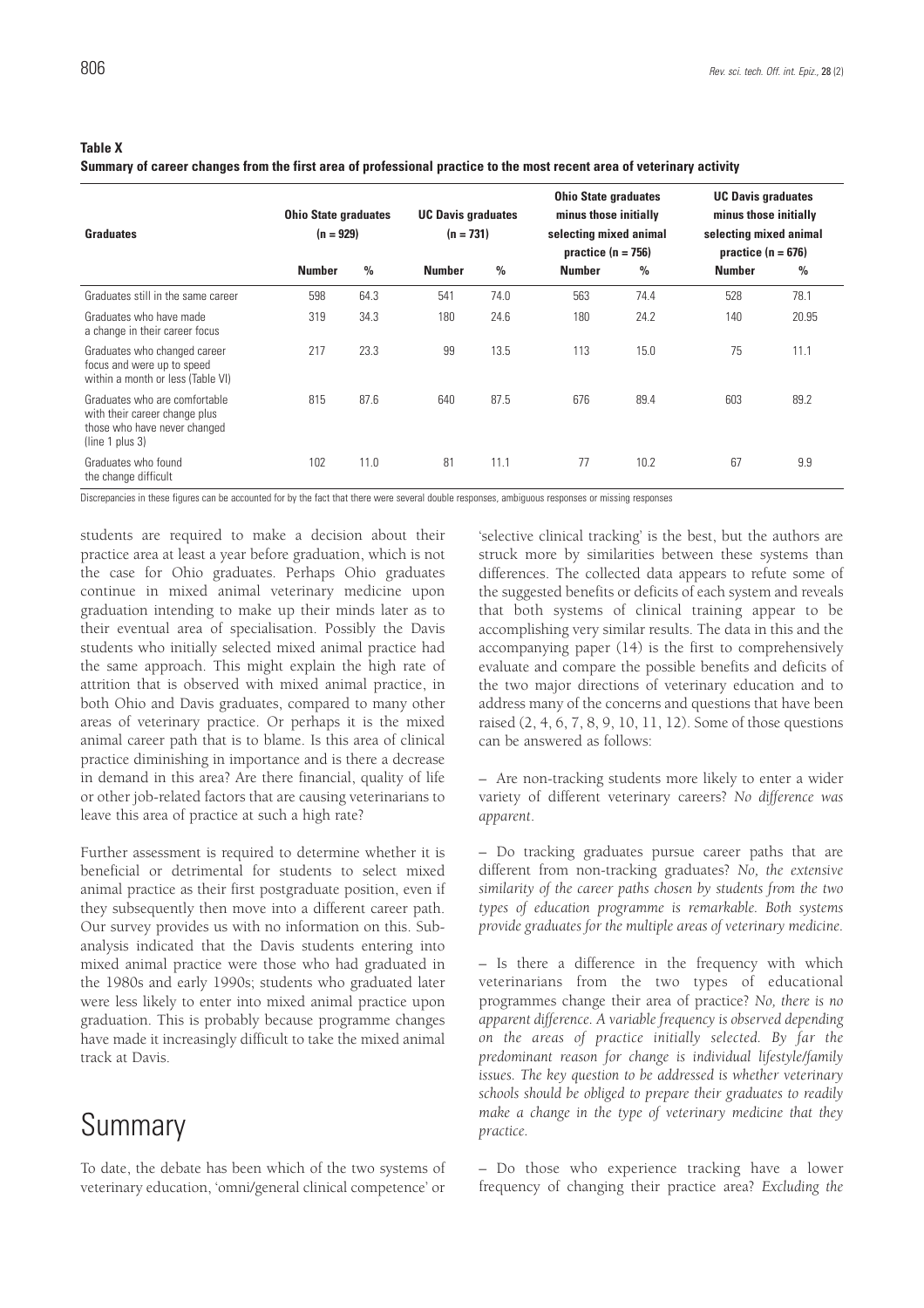*apparently separate issue of initial selection of a fully mixed animal practice – No.*

– Is the reason for change in career due to veterinarypractice-induced injury or other health-related injury? *Apparently not frequently.*

– Does tracking limit a veterinarian's confidence to change their area of practice? *Apparently not*.

– Do graduates who tracked have a much lower appreciation of comparative medicine? *Apparently not* (see accompanying paper [14]).

Another key question is whether or not there is a difference in the employability of graduates from the two areas of training? This question has yet to be sufficiently addressed, but clearly from the data in Tables II, III and IV in the accompanying paper (14) its resolution is imperative.

Proponents of 'omni-competent' training have suggested that graduates from this system may be more likely to enter a wider variety of veterinary careers or that these graduates more frequently or more easily change their area of clinical practice due to their comprehensive clinical training. However, graduates from both systems of education are, upon graduation, selecting careers in the different fields of veterinary medicine to a very similar extent (Tables IV and V). Except for mixed animal practice, an equivalently high number of graduates remain in the career they selected upon graduation (Ohio, 75%; Davis, 78%). The total number of graduates who are either very happy in the career they selected upon graduation, or are very satisfied with their career change is also very similar (Ohio, 88%; Davis, 88%). The percentages of graduates experiencing significant difficulty with making a career change is also very similar (Ohio 11%, Davis 11%) (Table X) and for some (~25%) that difficulty may be because they did nothing to prepare for the change. Overall, although the clinical experience of students on the tracking programme was quite different from that of students following the omni-competent programme the survey results of all students were remarkably similar.

The above percentages are in reference to a data set which removes the mixed animal area of clinical practice. Although more Ohio graduates are entering mixed animal practice, they are also leaving this area of clinical practice at a high rate. With this high attrition rate, it is unclear if this difference between the two training programmes is an asset or a liability. Further research must be done to determine if this apparently singular difference is due to the training programme experienced, or whether there are larger issues surrounding mixed animal practice. Is this area of clinical practice diminishing in importance, with a concomitant decrease in demand for mixed animal practitioners? Are there financial, quality of life or other

factors related to working in mixed animal practice that are causing this exodus? Further elucidation of this difference may be essential as universities attempt to provide graduates who will select careers in all areas of veterinary medicine. One unique difference between the two education programmes that might be affecting the outcome with respect to mixed animal practice, and its subsequent attrition rate, is that in the 'tracking curriculum' all students must choose their area of training before they enter their fourth year of veterinary education, whereas those in an 'omni-general clinical competent' training programme do not need to do so until graduation. Even then, some may select a mixed animal practice to delay an eventual selection of an area of specialisation until after some further time working with all species.

If the educational systems are producing very similar results, then what is the factor driving veterinary practice career choice? The more important question, however, is 'Are the results obtained what indeed veterinary medicine needs to accomplish?' Currently, despite quite a difference in the two educational systems, the results (i.e. the numbers of veterinarians in the different areas of practice) are predominantly student driven. This is not an unreasonable result if – but only if – veterinary medicine is meeting the full breadth of society's veterinary needs. Given the wealth of papers in this volume, it would appear clear that veterinary medicine is indeed not meeting society's broad range of needs. If this is the case we must alter the nature of the education programme so that universities can meet these needs by providing the right numbers of veterinarians for each area of specialisation. There are two routes of change in the education structure that might be envisioned to accomplish this. Eyre (5, 11) has proposed that veterinary medicine should adopt the 'Engineering model' for veterinary education. With this route the veterinary school would establish multiple paths, each leading to a separate career pathway and the enrolment number in each pathway would be preestablished to match the range of societies' needs for each. The alternate approach is that used in human medicine, where the first phase of education up to the awarding of the medicine degree is a general education and then postgraduate/resident education is mandatory, with the number of residency slots matching the needs of the profession. In both of these approaches it is the profession, not the student, that determines the outcome. The first of these options would be comparable to the tracking approach, but with overall quotas for each track, the second matches the omni-general clinical competence programme, albeit with the added step of mandatory postgraduate education. Neither system, however, as currently operated, has the necessary profession-based controls. Of the two current systems, the undergraduate 'tracking' system is the one that would be the easiest to adapt. Bringing in obligatory veterinary resident education would require an extraordinary investment of funds, funds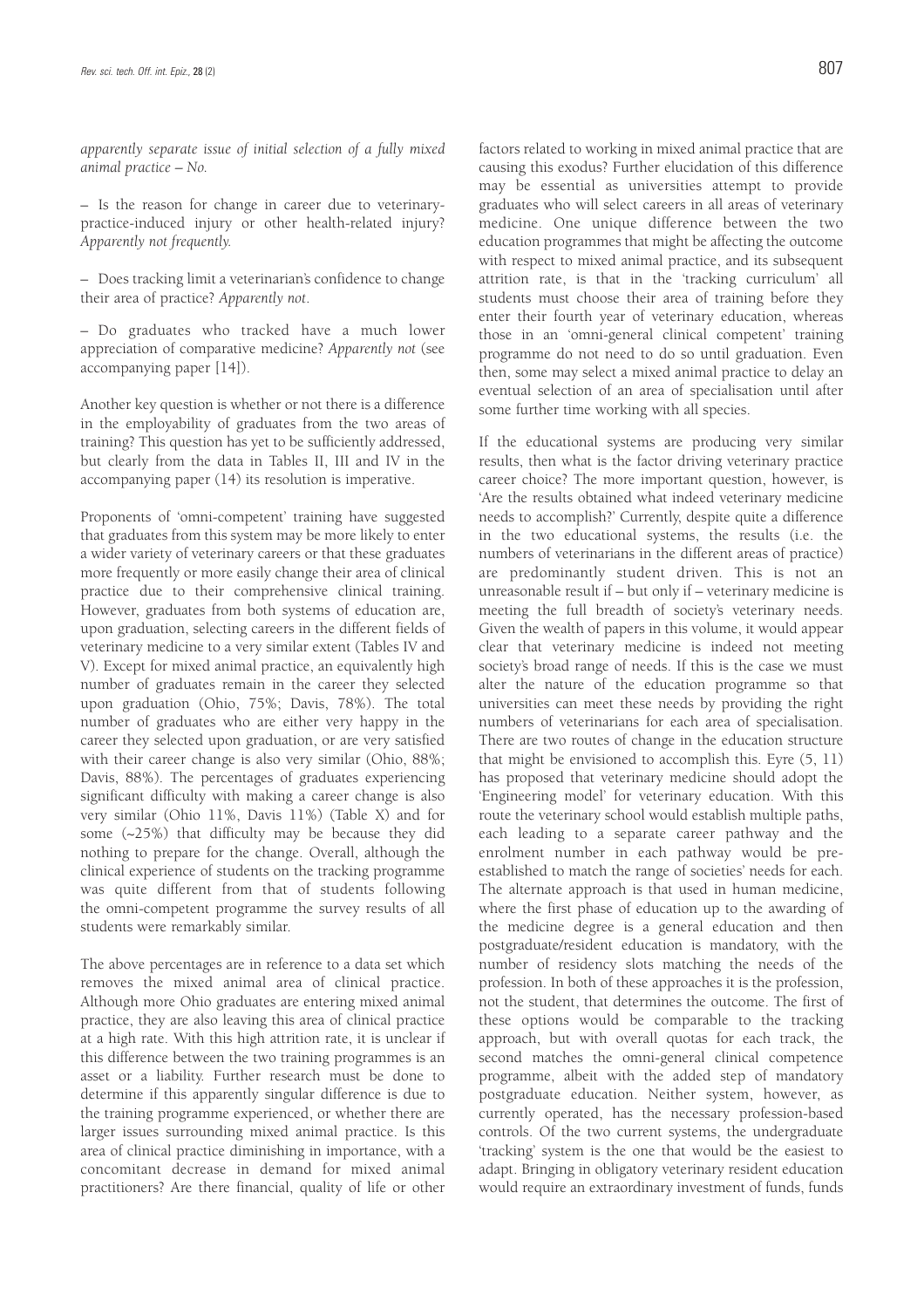that are probably not needed given that a 'tracking curriculum' can produce graduates with specialised competence for each of the different areas of veterinary medicine.

The pros and cons of any new system will be varied and opinions about which of the educational models will be the best choice for the future will surely be debated with vigour. It is essential, however, that veterinary medicine meets the broad veterinary needs of our global society. Meeting the targets for each area will probably best be accomplished if students that are applying for veterinary medical school already have a solid knowledge of the different areas of veterinary medicine. It is very likely that at the moment students do not have this knowledge and that this is a key weakness in the current system. It is believed that if they did there would be a broader selection of veterinary careers chosen. To be truly effective a system of education of students, advisors and parents needs to be put in place so that the 14-16 year olds can know and, especially importantly, become enthused about the variety of careers that veterinary medicine offers. Andrews, elsewhere within this compendium (1), provides a model for youth recruitment which could be more rapidly implemented than any large-scale shifts in the current veterinary educational system. Ultimately, the time for robust and conscientious decisions about the future of our profession has arrived, and willingness to adapt customary practices will surely be a key to our future successes.

 $\mathbf{r}$ 

## **Les différents types d'organisation de l'enseignement vétérinaire : filière de spécialisation ou dernière année d'expérience clinique multi-espèces.**

**Première partie : les conséquences sur les possibilités de carrière**

E.S. Klosterman, P.H. Kass & D.A. Walsh

### **Résumé**

Cet article est le premier volet d'une présentation en deux parties visant à réunir et à analyser le plus d'informations possible sur les deux grands types d'organisation de l'enseignement vétérinaire mis en œuvre aujourd'hui : le premier consiste en une formation couvrant un large éventail d'espèces animales (compétences cliniques générales), tandis que le deuxième se concentre sur quelques espèces seulement (voire une seule espèce) (cursus orienté vers une filière). Il s'agit de la première analyse détaillée jamais réalisée de ces deux types d'organisation de l'enseignement vétérinaire. Nous assistons actuellement à un renforcement du rôle et des responsabilités de la médecine vétérinaire, ce qui a des conséquences également pour l'enseignement vétérinaire partout dans le monde. Les responsables de l'enseignement vétérinaire doivent réexaminer les types d'organisation de cet enseignement afin d'évaluer, établissement par établissement, la meilleure approche pour répondre aux défis de plus en plus complexes et nombreux qui attendent la profession.

#### **Mots-clés**

Enseignement par filière – Omni-compétence – Programme d'études.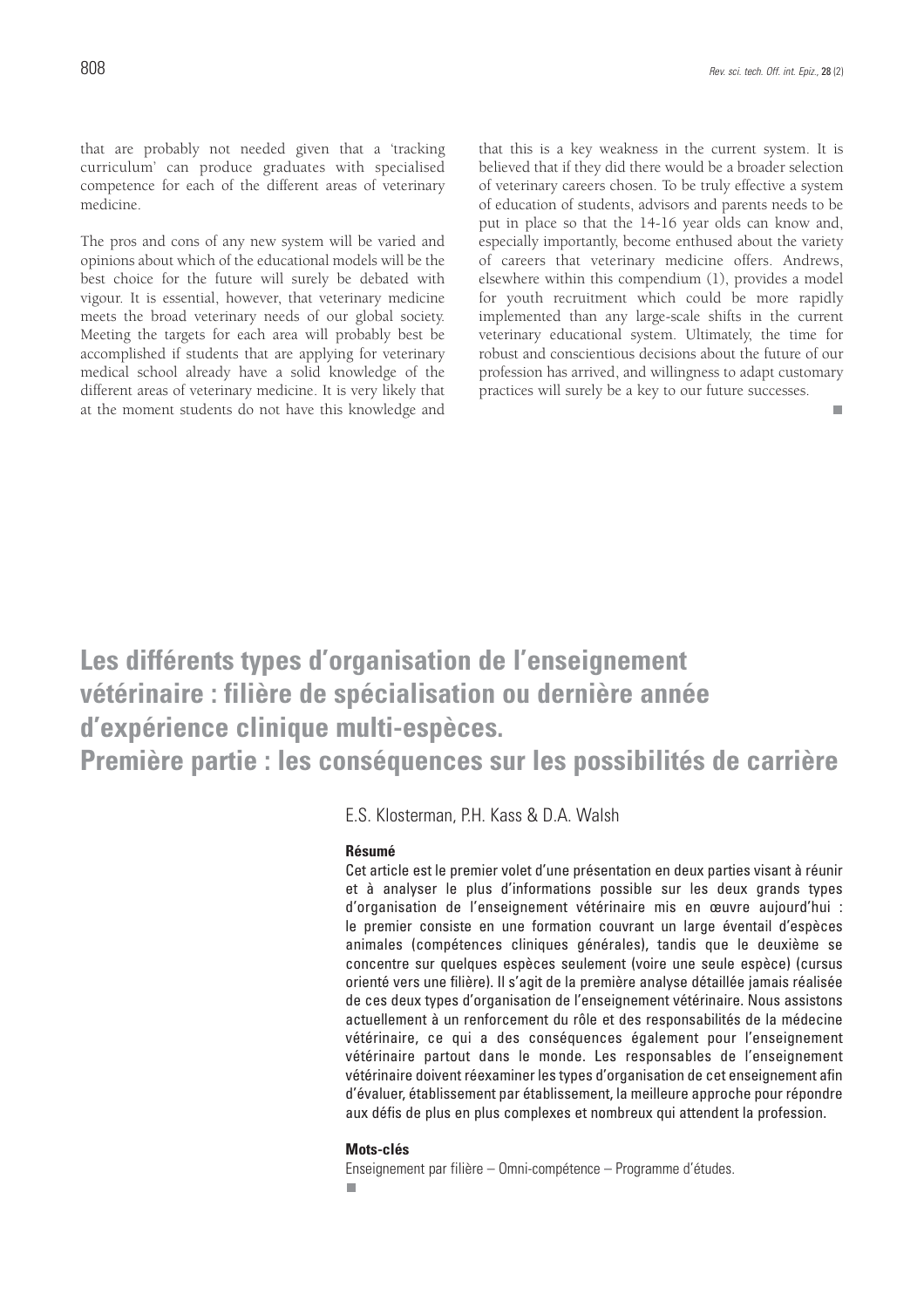## **Dos concepciones de la enseñanza veterinaria: experiencia clínica con énfasis por especie frente a genérica. Primera parte: influencia sobre la actuación profesional**

E.S. Klosterman, P.H. Kass & D.A. Walsh

#### **Resumen**

Este es el primero de dos artículos en que los autores ofrecen datos y análisis muy completos sobre dos grandes formas de entender la enseñanza clínica veterinaria: por un lado, proporcionar a los alumnos experiencia con un gran número de especies (lo que da a menudo en llamarse competencia omniclínica o clínica general); por el otro, centrarse en unas pocas especies (a veces solamente una). En conjunto, ambos artículos ofrecen un detallado análisis de las dos concepciones citadas, en el primer gran estudio de estas características jamás realizado. La medicina y la enseñanza veterinaria están asumiendo cada vez más responsabilidades en todo el planeta. Por ello es esencial que todas las instancias ligadas a la enseñanza veterinaria consideren las concepciones aplicadas hasta ahora y que cada facultad decida qué modelo resulta idóneo para atender a sus responsabilidades, cada vez más importantes y numerosas.

#### **Palabras clave**

Competencia clínica con énfasis por especie – Competencia omniclínica – Estructura del currículum.

٠

## References

- 1. Andrews F.M. (2009) Veterinary school admissions in the United Kingdom: attracting students to veterinary careers to meet the expanding needs of the profession and of global society. *In* Veterinary education for global animal and public health (D.A. Walsh, ed.). *Rev. sci. tech. Off. int. Epiz.*, **28** (2), 699-707.
- 2. Anon. (2001). Veterinary education and training: a framework for 2010 and beyond. A consultation paper prepared by the Royal College of Veterinary Surgeons Education Strategy Steering Group. Available at: www.rcvs.org.uk/shared\_asp\_files/uploadedfiles/%7Bf21f 2a8e-5e16-4c56-aa4d-0b63775b9034%7D\_esg\_ consultation.pdf (accessed on 27 February 2009).
- 3. Cardinet G.H., Gourley I.M., BonDurant R.H., Cowgill L.D., Stannard A.A., McCapes R.H., Smith B.P. & Rhode E.A. (1992). – Changing dimensions of veterinary medical education in pursuit of diversity and flexibility. *J. Am. vet. med. Assoc.*, **201**, 1530-1539.
- 4. Dale V. (2001). Educational methods and technologies in undergraduate veterinary medicine: a case study of veterinary teaching and learning at Glasgow, 1949-2006. Available at: http://theses.gla.ac.uk/339/ (accessed on 27 February 2009).
- 5. Eyre P. (2002). Engineering veterinary education. *J. vet. med. Educ.*, **29** (4), 195-200.
- 6. Fiala J. (2008). Veterinary medicine's future incites debate. Available at: http://news.vin.com/VINNews.aspx?articleId= 10380 (accessed on 27 February 2009).
- 7. Halliwell R.E.W. (1999). Veterinary education: time to abandon the cult of coverage. *Can. vet. J.*, **40** (6), 408-410.
- 8. Karg M. (2000). Designated licensure: the case for speciation within the veterinary degree. *J. Am. vet. med. Assoc.*, **217** (12), 1792-1796.
- 9. Lavictoire S. (2003). Education, licensing, and the expanding scope of veterinary practice: members express their views. *Can. vet. J.*, **44** (4), 282-284.